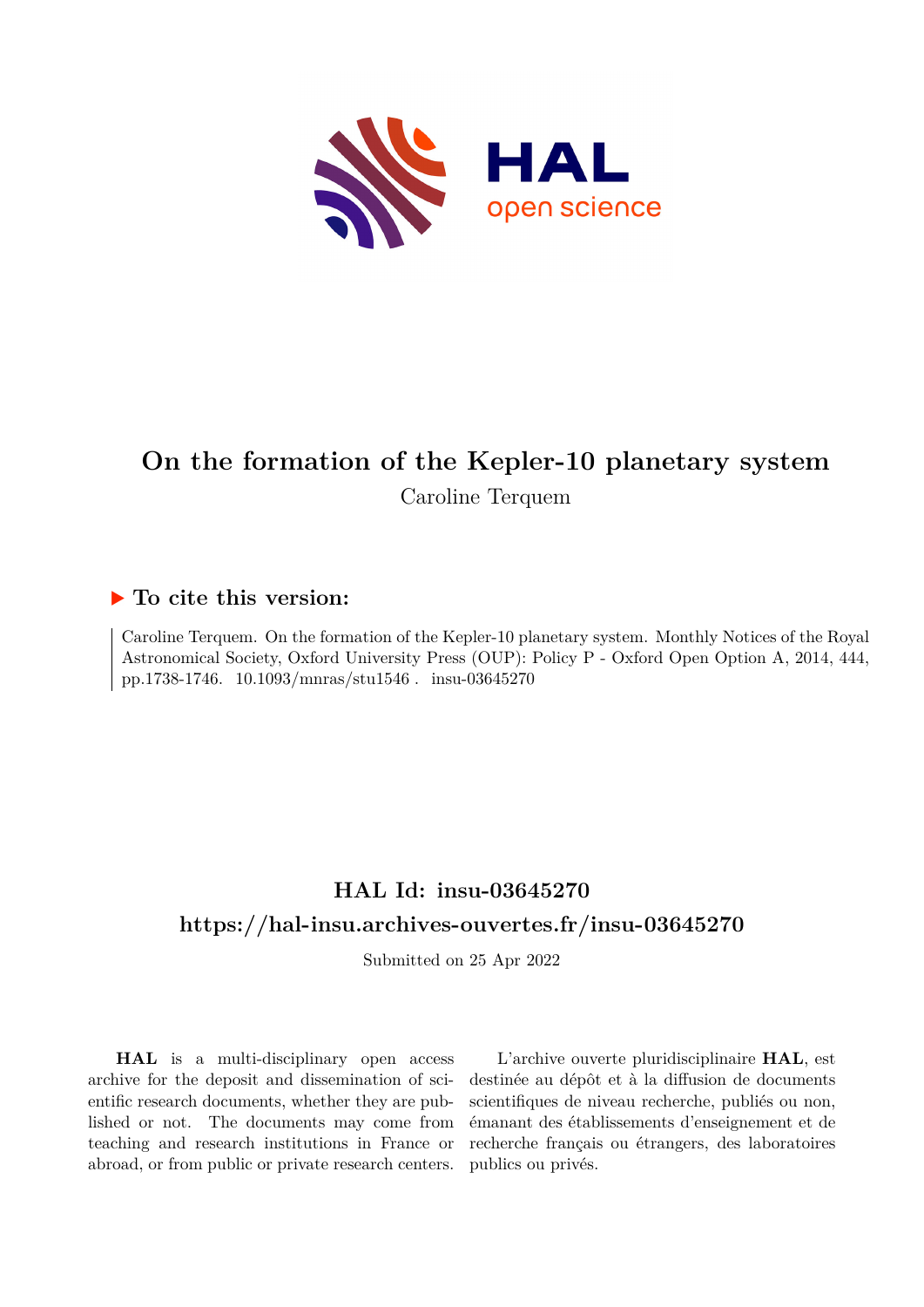## **On the formation of the Kepler-10 planetary system**

### Caroline Terquem<sup>1,2 $\star$ </sup>

<sup>1</sup>*Physics Department, University of Oxford, Keble Road, Oxford OX1 3RH, UK* <sup>2</sup>*Institut d'Astrophysique de Paris, UPMC Univ Paris 06, CNRS, UMR7095, 98 bis bd Arago, F-75014, Paris, France*

Accepted 2014 July 29. Received 2014 July 28; in original form 2014 July 11

#### **ABSTRACT**

In this paper, we investigate the conditions required for the 3 and 17  $M_{\oplus}$  solid planets in the Kepler-10 system to have formed through collisions and mergers within an initial population of embryos. By performing a large number of *N*-body simulations, we show that the total mass of the initial population had to be significantly larger than the masses of the two planets, and that the two planets must have built-up farther away than their present location, at a distance of at least a few au from the central star. The planets had to grow fast enough so that they would detach themselves from the population of remaining, less massive, cores and migrate in to their present location. By the time the other cores migrated in, the disc's inner edge would have moved out so that these cores cannot be detected today. We also compute the critical core mass beyond which a massive gaseous envelope would be accreted and show that it is larger than 17 M⊕ if the planetesimal accretion rate on to the core is larger than  $10^{-6}$  M⊕ yr<sup>-1</sup>. For a planetesimal accretion rate between  $10^{-6}$  and  $10^{-5}$  M<sub>⊕</sub> yr<sup>-1</sup>, the 17 M<sub>⊕</sub> core would not be expected to have accreted more than about 1  $M_{\oplus}$  of gas. The results presented in this paper suggest that a planetary system like Kepler-10 may not be unusual, although it has probably formed in a rather massive disc.

**Key words:** planets and satellites: atmospheres – planets and satellites: formation – planets and satellites: individual: Kepler-10 – planet -disc interactions - planetary system.

#### **1 INTRODUCTION**

Since the detection of the first rocky extrasolar planet (Corot 7b; Léger et al. 2009; Queloz et al. 2009), a large number of similar objects have been observed by *Kepler* (Borucki et al. 2011; Batalha et al. 2013). As most of the planets detected by *Kepler* have not been confirmed by radial velocity measurements, the mass is not in general available and we have to rely on models linking the radius to the mass to classify the planets. Buchhave et al. (2014) and Marcy et al. (2014) have proposed that objects with radii smaller than ∼1.5 Earth radius (R⊕), between ∼1.5 and ∼4 R⊕ and larger than ∼4 R<sup>⊕</sup> are, respectively, terrestrial planets, planets with a rocky core and a hydrogen–helium envelope, and ice or gas giants. According to this classification, the planet Kepler-10c, with a radius of 2.35  $R_{\oplus}$ , is expected to have a gaseous envelope. Yet, its mass has been determined by radial velocity measurements, and being about 17  $M_{\oplus}$ , it indicates that the planet has a very high density of 7 g cm−<sup>3</sup> and is likely to be solid (Dumusque et al. 2014).

Solid mass planets are believed to be formed through a process starting with the sedimentation and collisional growth of dust grains in a protostellar disc, followed by solid body accretion of km-sized

objects (Lissauer 1993; Papaloizou & Terquem 2006, and references therein) or cm-sized pebbles (Lambrechts & Johansen 2012). The formation of massive solid cores, which are the nucleus of gas giant planets, is believed to occur through collisions (also called giant impacts) between embryos.

Once the planets reach a mass on the order of a tenth of an Earth mass, they start migrating in the disc on a time-scale comparable to or smaller than the planet formation time-scale (Ward 1997). Recent hydrodynamical simulations (Pierens, Cossou & Raymond 2013) have shown the difficulty of forming very massive cores through giant impacts of terrestrial mass planets. Because of migration, the evolution of a population of such planets tends indeed to result in a resonant chain rather than in a single massive core (see also Terquem & Papaloizou 2007). Very massive cores are found only when starting with a population of planets of at least 2–3  $M_{\oplus}$ . Alternatively, massive cores could form by continuous accretion of planetesimals, but the time-scale for forming a ∼10  $M_{\oplus}$  core is usually found to be longer than the migration time-scale (see Tanigawa 2008 and references therein).

The planetary system Kepler-10, which comprises at least two planets, harbours the first rocky planet that was discovered by *Kepler*. Radial velocity measurement from Keck–HIRES, made immediately after the detection by *Kepler*, enabled the mass of Kepler-10b to be determined (Batalha et al. 2011). More recent observations

<sup>-</sup> E-mail: [caroline.terquem@astro.ox.ac.uk](mailto:caroline.terquem@astro.ox.ac.uk)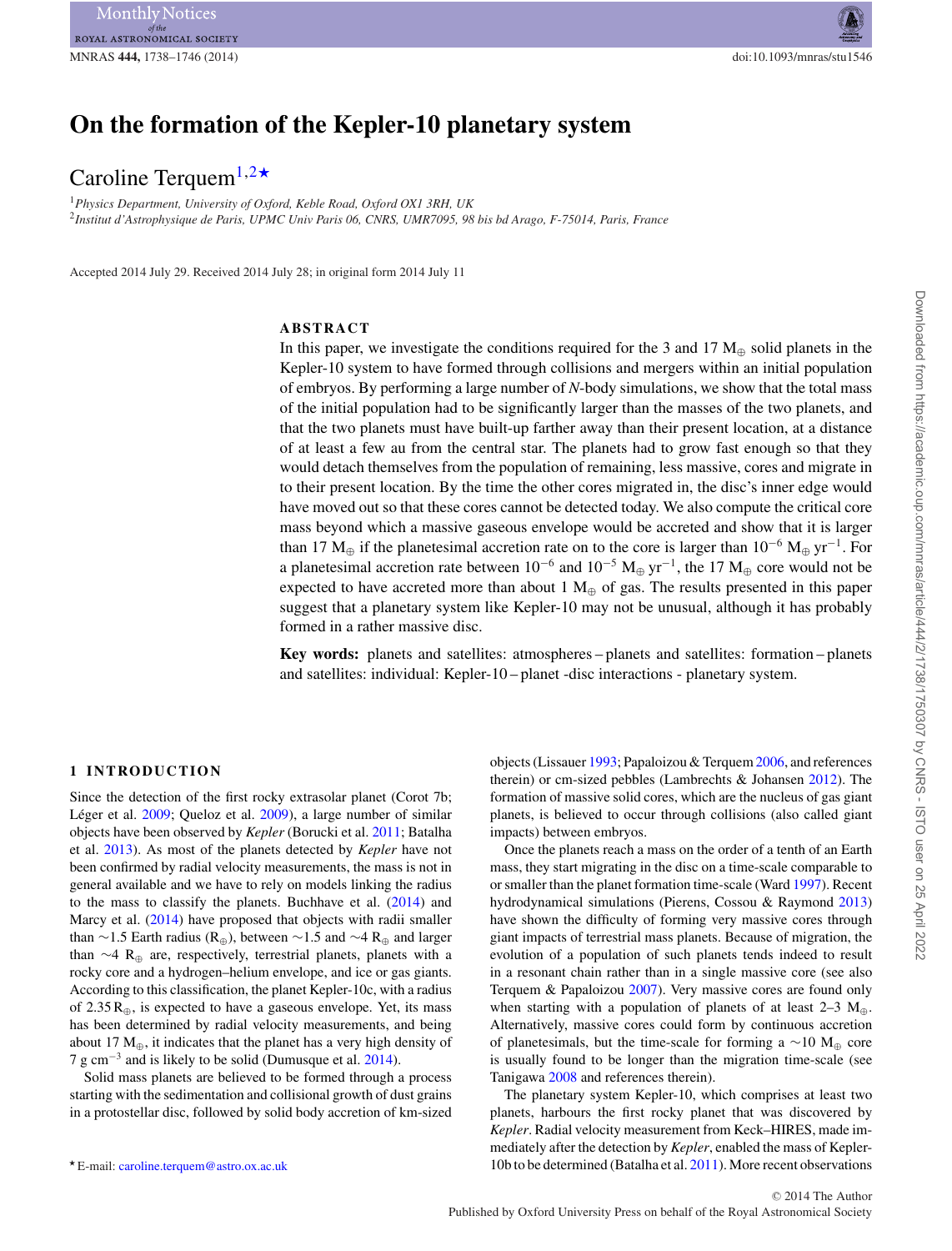from HARPS-N have improved the precision on the mass of Kepler-10b, and have allowed the determination of the mass of Kepler-10c: the system has a super Earth of 3.3  $M_{\oplus}$  at 0.017 au, and a Neptunemass planet of 17.2  $M_{\oplus}$  at 0.24 au (Dumusque et al. 2014). With a radius of 2.35  $R_{\oplus}$ , the Neptune–mass planet therefore has a very high density. It is the first known solid planet with a mass above 10  $M_{\oplus}$  (Kepler-131b may be similar to Kepler-10c, but its mass has not yet been determined with certainty; Marcy et al. 2014). The fact that Kepler-10c is solid has come as a surprise, as it is commonly believed that the critical core mass, above which accretion of a massive gaseous envelope occurs, is ∼10 M⊕.

In this paper, we investigate the conditions required for two planets similar to those in the Kepler-10 system to form through collisions and mergers within an initial population of embryos (Section 2). We show that the total mass of the initial population has to be significantly larger than the masses of the two planets, and that the two planets must have built-up farther away than their present location, at a distance of at least a few au from the star. We then compute the critical core mass at the location where the Neptune-mass planet formed (Section 3). We find that it is larger than 17  $M_{\oplus}$ if the planetesimal accretion rate on to the core is larger than  $10^{-6}$  M<sub>⊕</sub> yr<sup>-1</sup>. We finally discuss our results in Section 4.

#### **2 FORMATION OF MASSIVE SOLID PLANETS**

In this section, we investigate scenarii that could result in a planetary system like Kepler-10, comprising two solid planets of about 3 and 17  $M_{\oplus}$  at 0.017 and 0.24 au, respectively.

#### **2.1 In situ formation**

Let us first consider whether the planets could have formed in situ. An embryo at 0.017 or 0.24 au from the star could in principle grow through accretion of solid material in the form of either dust, planetesimals or solid cores. However, in situ growth can only happen if the embryo is prevented from migrating on to the central star, i.e. if its orbit is inside the disc's inner edge. Loss of contact with the disc then makes it difficult for the embryo to accrete dust or planetesimals migrating within the disc towards the star. The orbit of more massive cores also migrating in could in principle cross that of the embryo, resulting in collisions and growth. However, as we will see in this section, incoming cores tend to be captured in mean motion resonances rather than collide with cores already within the disc's inner edge. It is therefore unlikely that the planets in the Kepler-10 system have formed in situ.

We have assumed in the above discussion that the embryo would stop migrating after entering the cavity. However, Masset et al. (2006) have suggested that cores would be trapped at the edge of the disc, rather than penetrating inside the cavity, due to the effect of the corotation torque. In this context, the embryo would not lose contact with the disc and could continue to accrete dust and/or planetesimals migrating within the disc. However, it is not clear that trapping of the cores would happen in the presence of MHD turbulence, which is likely to have been present in the disc at the location of the planets in the Kepler-10 system. Whether the disc keeps the planet trapped or not depends strongly on the profile of the surface density at the edge (Masset et al. 2006). Also, recent MHD simulations indicate that planets with masses as small as  $\sim$ 10 M<sub>⊕</sub> can open up gaps in turbulent regions of discs with net vertical magnetic flux (Zhu, Stone & Rafikov 2013). The corotation torque acting on such planets would be much reduced, so that trapping would not occur.

We now investigate whether the dynamical evolution of a population of cores migrating inwards within the disc can result in the formation of a super Earth (with a mass of a few Earth masses) and a massive solid planet (with a mass similar to that of Neptune) at 0.017 and 0.24 au, respectively.

#### **2.2 Numerical integration**

To compute the evolution of a population of cores migrating through a disc, we use the *N*-body code described in Papaloizou & Terquem (2001) in which we have added the effect of the disc torques (see also Terquem & Papaloizou 2007).

The equations of motion for each core are:

$$
\frac{\mathrm{d}^2 \mathbf{r}_i}{\mathrm{d}t^2} = -\frac{GM_* \mathbf{r}_i}{|\mathbf{r}_i|^3} - \sum_{j=1 \neq i}^N \frac{GM_j (\mathbf{r}_i - \mathbf{r}_j)}{|\mathbf{r}_i - \mathbf{r}_j|^3}
$$

$$
-\sum_{j=1}^N \frac{GM_j \mathbf{r}_j}{|\mathbf{r}_j|^3} + \mathbf{\Gamma}_i , \qquad (1)
$$

where *G* is the gravitational constant and  $M_{\star}$ ,  $M_i$  and  $r_i$  denote the mass of the central star, that of core *i* and the position vector of core *i*, respectively. The third term on the right-hand side is the acceleration of the coordinate system based on the central star (indirect term).

Acceleration due to tidal interaction with the disc is dealt with through the addition of extra forces as in Papaloizou & Larwood (2000, see also Terquem & Papaloizou 2007):

$$
\boldsymbol{\Gamma}_i = -\frac{1}{t_{\text{m,i}}}\frac{\mathrm{d}\boldsymbol{r}_i}{\mathrm{d}t} - \frac{2}{|\boldsymbol{r}_i|^2 t_{\text{e,i}}}\left(\frac{\mathrm{d}\boldsymbol{r}_i}{\mathrm{d}t}\cdot\boldsymbol{r}_i\right)\boldsymbol{r}_i - \frac{2}{t_{\text{i,i}}}\left(\frac{\mathrm{d}\boldsymbol{r}_i}{\mathrm{d}t}\cdot\boldsymbol{e}_z\right)\boldsymbol{e}_z,\tag{2}
$$

where  $e_z$  is the unit vector perpendicular to the disc mid-plane and  $t_{m,i}$ ,  $t_{e,i}$  and  $t_{i,i}$  are the time-scales over which, respectively, the angular momentum, the eccentricity and the inclination with respect to the disc mid-plane of the orbit of core *i* change due to tidal interaction with the disc. Note that the time-scale on which the semimajor axis decreases is *t*m, i/2 (e.g. Teyssandier & Terquem 2014). As here we are not interested in following the evolution of a core after it gets close to the star, we will not include contribution from the tides raised by the star nor from relativistic effects.

#### **2.3 Type-I migration and collisions**

The cores we consider here are small enough that they undergo type I migration. Radiation-hydrodynamical simulations of disc/planet interactions have shown that cores with masses between about 4 and 30 M<sup>⊕</sup> and eccentricities below ∼0.015 undergo outward migration, due to the effect of the corotation torque (Paardekooper & Mellema 2006; Kley, Bitsch & Klahr 2009; Bitsch & Kley 2010). Planets more massive than about 30  $M_{\oplus}$  open up a gap, which reduces the corotation torque, so that the total torque is negative and migration is inward. However, as mentioned above, recent MHD simulations indicate that planets with masses significantly smaller (by at least a factor of 3) than 30  $M_{\oplus}$  can open up gaps in turbulent regions of discs with net vertical magnetic flux (Zhu et al. 2013). Therefore, the range of planet masses for which outward migration occurs may be much smaller than suggested by the hydrodynamical simulations. In this context, we will assume in this paper that type I migration is always inward. Note that our results would not be significantly affected if cores with masses in a narrow range and eccentricities below ∼0.015 were migrating outward.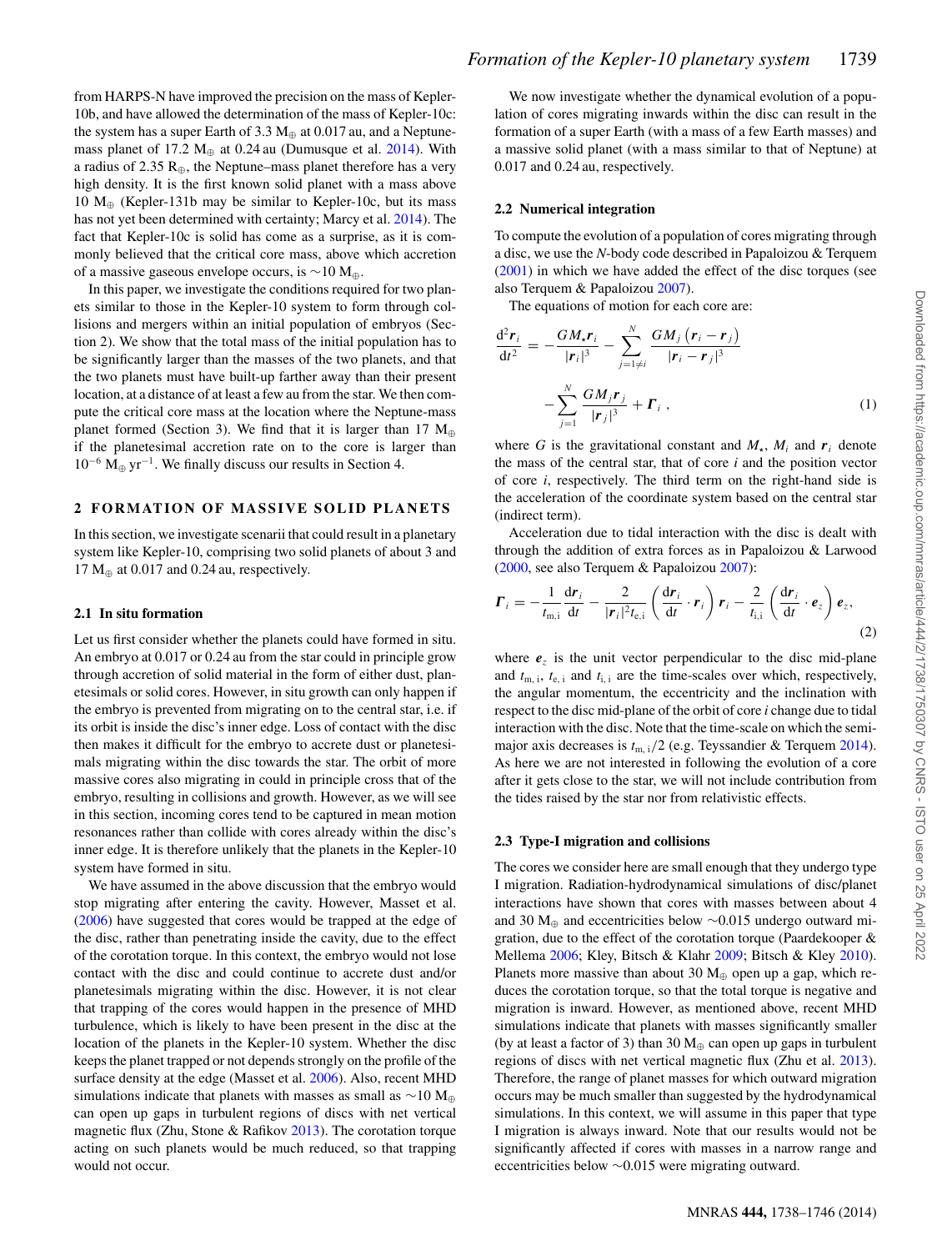In the regime of inward type–I migration, Papaloizou & Larwood (2000) have shown that  $t_{m,i}$  and  $t_{e,i}$  can be written as:

$$
t_{\text{m},i} = 146.0 \left[ 1 + \left( \frac{e_i}{1.3H/r} \right)^5 \right] \left[ 1 - \left( \frac{e_i}{1.1H/r} \right)^4 \right]^{-1}
$$
  
 
$$
\times \left( \frac{H/r}{0.05} \right)^2 \frac{\text{M}_{\bigodot}}{M_d} \frac{\text{M}_{\bigoplus}}{M_i} \frac{a_i}{1 \text{ au}} \text{ yr}, \qquad (3)
$$
  

$$
t_{\text{e},i}^d = 0.362 \left[ 1 + 0.25 \left( \frac{e_i}{H/r} \right)^3 \right]
$$

$$
\begin{bmatrix}\n\downarrow & \downarrow H/r \end{bmatrix}
$$
\n
$$
\times \left(\frac{H/r}{0.05}\right)^4 \frac{\mathbf{M}_{\odot}}{M_d} \frac{\mathbf{M}_{\oplus}}{M_i} \frac{a_i}{1 \text{ au}} \text{ yr},\n\tag{4}
$$

and  $t_{i,i} = t_{e,i}$ . Here  $e_i$  is the eccentricity of core *i*,  $H/r$  is the disc aspect ratio and  $M_d$  is the disc mass contained within 5 au. The equations above assume that the disc surface mass density varies like *r*−3/2.

Collisions between cores are dealt with in the following way: if the distance between cores *i* and *j* becomes less than  $R_i + R_j$ , where  $R_i$  and  $R_i$  are the radii of the cores, a collision occurs and the cores are assumed to merge. They are subsequently replaced by a single core of mass  $M_i + M_j$  with the position and the velocity of the centre of mass of cores *i* and *j*.

#### **2.4 Initial set up**

We start with a population of *N* cores on circular orbits in the disc mid-plane spread between an inner radius *R*in and an outer radius *R*out. The initial distance between a core and the star is chosen randomly. The disc is assumed to be truncated at an inner radius *R*cav, which in some simulations will increase with time.

We assume that once a core reaches this radius  $R_{\text{cav}}$  it loses contact with the disc and stops migrating. As indicated in Section 2.1, it has been suggested that the cores may be trapped at the disc inner edge rather than penetrate inside the cavity. When that happens, if the disc inner edge then expands, the planet may stay coupled to the disc and also move outward (Masset et al. 2006). However, such a shepherding of the planet by the disc requires that the disc can transfer enough angular momentum to the planet so that it can move outward as fast as the disc radius (Lyra, Paardekooper & Mac Low 2010). This cannot be satisfied if X-ray photoevaporation is responsible for the expansion of the disc's inner cavity (Owen, Ercolano & Clarke 2011), as the surface density of gas in the vicinity of the planet decreases to zero. Therefore, in the simulations presented below, a planet reaching the disc inner radius will be assumed to decouple from the disc and will stay at its location when this radius moves out.

All the cores are supposed to have an identical mass density  $\rho = 1$  g cm<sup>-3</sup>. Note that this is smaller than the densities in the Kepler-10 system, which are inferred to be 5.8 and 7.1 g  $cm^{-3}$  for the 3 and 17  $M_{\oplus}$  planets, respectively. Therefore, the radii of the cores in our simulations, which are given by  $R_i = [3M_i/(4\pi\rho)]^{1/3}$ , are almost twice as large as they would be if we adopted those higher values of the density. Thus, collisions between cores are favoured in our model. This, however, does not affect our results, as we will find that collisions are not efficient enough for the evolution of the population of cores to result in a 17  $M_{\oplus}$  at 0.24 au.

In the simulations presented below, we have adopted  $M_{\star} = 1$  M<sub>O</sub>,  $M_d = 10^{-3}$  M<sub> $\odot$ </sub> and *H*/*r* = 0.05. For these values of the parameters,

equations (3) and (4) give  $t_{m,i} \simeq 10^5$  yr and  $t_{e,i} \simeq 4 \times 10^2$  yr, respectively, for a 1 M<sup>⊕</sup> planet on a circular orbit at 1 au.

We now describe the results of our simulations.

#### **2.5 A super Earth at 0.017 au**

To investigate whether the dynamical evolution of a population of migrating cores could result in a 3  $M_{\oplus}$  planet at 0.017 au and a 17 M<sup>⊕</sup> planet at 0.24 au, and nothing else, we have run a series of simulations with a total mass of cores equal to 20  $M_{\oplus}$ . We have considered cores with initial masses between 1 and 3 M⊕, and *N* in the range 7 to 20. In some simulations, all the cores have the same mass, while in others, there is a mixture of different masses. The inner edge of the disc is taken to be  $R_{\text{cav}} = 0.017$  au to start with, and is moved up to 0.24 au after a total mass of cores of a few  $M_{\oplus}$ has reached it. The initial inner and outer radii of the population of cores,  $R_{\text{in}}$  and  $R_{\text{out}}$ , are in the range 0.1–3 au and 1–5 au, respectively.

In Fig. 1, we plot the results of a simulation with  $N = 14$  cores initially spread between  $R_{\text{in}} = 1$  au and  $R_{\text{out}} = 3$  au in a disc with an inner cavity below  $R_{\text{cav}} = 0.017$  au. The six outermost cores have a mass of 2  $M_{\oplus}$ , while the eight innermost cores have a mass of 1 M<sub>⊕</sub>. Very quickly after the beginning of the simulation, a 5 M<sub>⊕</sub> core builds up through collisions and migrates in. It reaches the disc's inner cavity at around  $t = 1.6 \times 10^4$  yr, while the other cores are still beyond 0.5 au. After that time, the radius of the inner cavity is moved up to 0.24 au. The other cores continue to migrate in, and at around  $t = 2.5 \times 10^4$  yr, three cores with masses 4, 4 and 2 M<sub>⊕</sub> reach the new inner cavity's radius  $R_{\text{cav}} = 0.24$  au. As two last cores reach this radius at around  $t = 1.1 \times 10^5$  yr, collisions occur, and finally two cores with masses 5  $M_{\oplus}$  and 10  $M_{\oplus}$  are left at 0.22 and 0.18 au, respectively, in a 7:5 mean motion resonance. After  $t = 1.6 \times 10^5$  yr, the disc is removed to make sure the system is stable. The two outer planets, being in a resonance, have rather large eccentricities, on the order of a few hundredth, whereas the innermost planet has an eccentricity below  $10^{-3}$ .

In the simulation described above, the outer edge of the cavity was assumed to move up rather quickly, on a time-scale of  $\sim$ 10<sup>4</sup> yr. However, this time-scale could be made longer by decreasing the mass of the disc, so that migration would be slower, or by starting the cores further away from the central star.

We have run 37 simulations with a total mass of cores of 20  $M_{\oplus}$ , an initial  $R_{\text{cav}} = 0.017$  au and various  $R_{\text{in}}$  and  $R_{\text{out}}$ . In six of these simulations, the eccentricity damping time-scale given by equation (4) was increased by a factor of 2 or 5 to allow eccentricities to reach higher values, which would promote collisions. In five of the simulations, the initial masses of the cores were 3 or 4  $M_{\oplus}$ , while in all the others they were 1 or 2  $M_{\oplus}$ .

We have obtained a single core close to  $R_{\text{cav}} = 0.017$  au in seven of these simulations. The mass of this planet was 1, 5, 5, 10, 6, 4 or 8  $M_{\oplus}$ , with the three last cases corresponding to simulations with increased eccentricity damping time-scale. An inner core with  $1 M_{\oplus}$ was obtained when one core in the initial distribution was detached from the rest of the population and closer in than the others. In all of the six other cases, the core that came to a halt close to 0.017 au built up through collisions very early on in the simulations. Being heavier than the others, it then migrated in faster and reached the inner edge of the disc before the other cores had time to join.

In the other 30 simulations, several cores of a few Earth masses ended up in mean motion resonances close to 0.017 au. In most cases, the cores would grow on their way in, at the same time as they were migrating.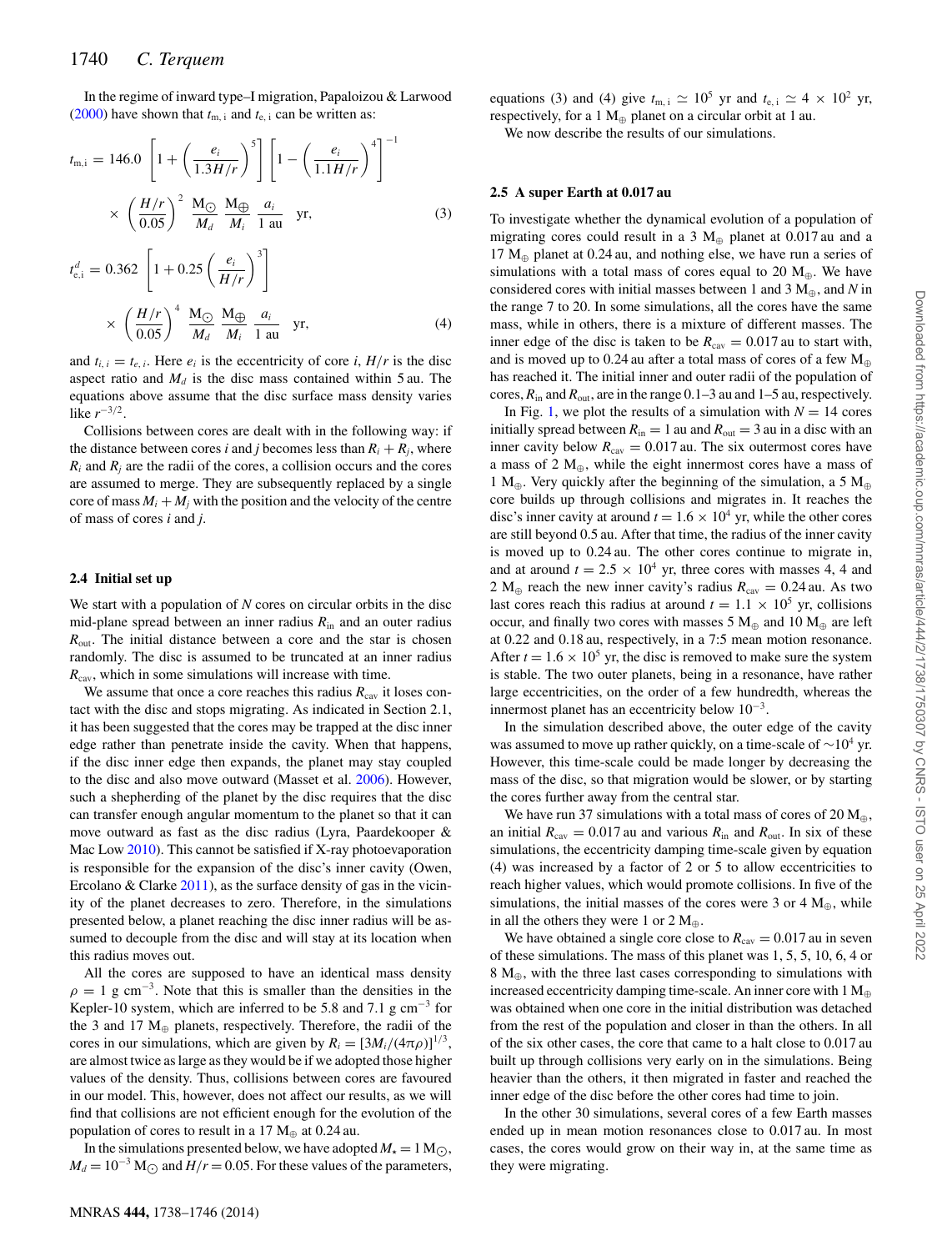

**Figure 1.** Evolution of the semi-major axes (in units of au and in logarithmic scale; upper plot) and of the eccentricity (lower plot) of the 14 cores in the system versus time (in units of years). Initially, the six outermost cores have a mass of 2  $M_{\oplus}$ , while the others have a mass of 1  $M_{\oplus}$ . The solid lines correspond to the different cores. A line terminates just prior to a collision. On the upper plot, the dotted lines indicate the location of the inner cavity ( $R_{\text{cav}} = 0.017$  au initially, 0.24 au after 1.6  $\times$  10<sup>4</sup> yr). The disc is removed after 1.6  $\times$  10<sup>5</sup> yr. There are three cores left at the end of the simulation. Their masses are indicated on the upper plot.

These simulations therefore indicate that, if a single core of a few  $M_{\oplus}$  at 0.017 au has grown by collisions and mergers of smaller cores, most likely it has assembled further away. It grew and detached itself from a population of other smaller cores at a distance of at least a few au from the central star.

#### **2.6 A massive planet at 0.24 au**

We now investigate how a massive core which comes to a halt at 0.24 au could have formed.

In the seven simulations described above where a single core ended up close to 0.017 au, the other cores would still be beyond 0.5 au when the inner core reached  $R_{\text{cav}}$ . We therefore subsequently moved  $R_{\text{cav}}$  up to 0.24 au to investigate whether a single other core could be obtained at this location. In none of these simulations did we obtain a single other core. At least two cores in mean motion resonances were left close to 0.24 au, as observed in Fig. 1.

To study more generally whether a single core could grow through collisions and mergers within a population of cores with a total mass of 17  $M_{\oplus}$ , we performed another 29 simulations starting with cores with masses between 1 and 3 M⊕, *N* in the range 6 to 17 and  $R_{\text{cav}} = 0.24$  au initially. The initial inner and outer radii of the population of cores,  $R_{\text{in}}$  and  $R_{\text{out}}$ , were in the range 1–3 au and 2–5 au, respectively. In six of the simulations, the initial spacing between two cores was set to be 4 or 4.5 times their mutual Hill radius (as in Pierens et al. 2013). In all the other simulations, the location of the cores was chosen randomly between  $R_{\text{in}}$  and  $R_{\text{out}}$ . Migration and eccentricity damping time-scales were computed from equations (3) and (4). In 10 cases, the simulation ended with two cores in mean motion resonance close to the disc inner edge. In the other cases, there were at least three cores left. None of the simulations ended with only one core.

We then performed another 14 simulations with a larger total mass of cores, to study whether a massive core could build-up through collisions and migrate quickly to the inner edge before the others had time to join. In some of the simulations, the edge of the outer cavity was assumed to increase linearly with time so that  $R_{\text{cav}} = 1$  au after  $10<sup>5</sup>$  yr. In two of the simulations, we obtained a rather massive core (9 or 10  $M_{\oplus}$ ) at around 0.3 au. In Fig. 2, we plot the results of one of these simulations. It starts with  $N = 14$  cores spread between 2 and 4 au. Initially, the five outermost cores have a mass of 3  $M_{\oplus}$ , the innermost core has a mass of 1  $M_{\oplus}$  and the others have a mass of 2  $M_{\oplus}$ , so that the total mass is 32  $M_{\oplus}$ . The edge of the inner cavity starts at  $R_{\text{cav}} = 0.24$  au and increases to 1 au after 10<sup>5</sup> yr. We terminate the simulation after  $5 \times 10^4$  yr, when there is a 9 M<sub>⊕</sub> core at 0.34 au, 2 cores in mean motion resonance close to 0.5 au and still two cores between 1 and 2 au migrating in.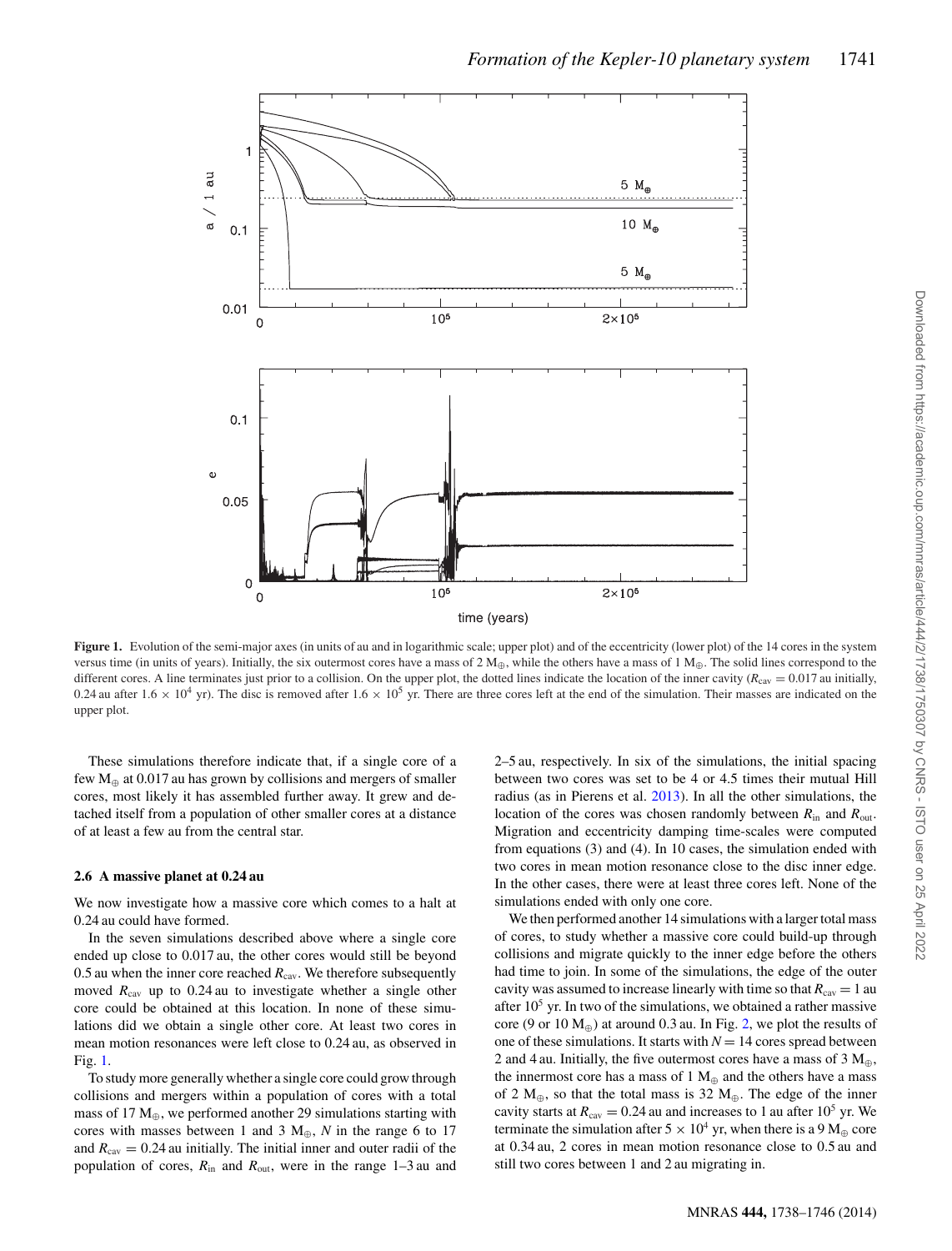

**Figure 2.** Evolution of the semi-major axes (in units of au and in logarithmic scale) of the 14 cores in the system versus time (in units of years). Initially, the five outermost cores have a mass of 3  $M_{\oplus}$ , the innermost core has a mass of 1  $M_{\oplus}$  and the others have a mass of 2  $M_{\oplus}$ . The solid lines correspond to the different cores. A line terminates just prior to a collision. The dotted line indicates the location of the inner cavity. At the end of the simulation, there is a 9  $M_{\oplus}$ core at 0.34 au, two cores in mean motion resonance close to 0.5 au and still two cores between 1 and 2 au migrating in.

The simulation described above results in a core less massive than the one detected in the Kepler-10 system at 0.24 au, and there are two other massive cores rather near by. However, it does illustrate that it is possible to get a massive core at a few tenths of an au starting with a massive population of cores further away. The mass of the core reaching the inner edge could be increased by increasing the total mass of the population of cores. Also, if it grew further away from the central star and detached itself from the rest of the population, it would reach the inner edge while the other cores would still be far away, so that at the end of the evolution no other core would be found near by. Note that the time-scale over which the edge of the cavity is moved is rather fast, so that we could perform a large number of simulations, but again this time-scale could be made longer by starting the cores further away.

Here again, we note that the core that comes to a halt at around 0.3 au has assembled very early on in the simulation, at a distance of ∼1 au from the central star.

#### **3 CRITICAL CORE MASS**

The results presented in the previous section indicate that the planets have formed at a distance of at least a few au from the central star before migrating in. We therefore calculate what the critical core mass is at this location and all the way down to 0.24 au. Because the planets in the Kepler-10 system are very dense, they have not accreted much gas, and therefore should not have attained the critical core mass (see the discussion at the end of Section 3.4). In the section below, we study the conditions which are required for the critical core mass to be above 17  $M_{\oplus}$  within a distance of a few au from the central star.

#### **3.1 Structure of the protoplanet atmosphere**

Because the critical core mass corresponds to the mass of the core above which no atmosphere can exist at equilibrium around it, we solve the equations describing an atmosphere at equilibrium as a function of the core mass. The critical core mass is reached when these equations no longer have a solution.

The equations governing the structure of the protoplanet atmosphere at hydrostatic and thermal equilibrium have been presented in Papaloizou & Terquem (1999) and we recall them below.

We assume that the protoplanet is spherically symmetric and non-rotating. We denote  $\varpi$  the radius in spherical coordinates in a frame with origin at the centre of the protoplanet. The equation of hydrostatic equilibrium is:

$$
\frac{\mathrm{d}P}{\mathrm{d}\varpi} = -g\rho. \tag{5}
$$

Here, *P* is the pressure,  $g = GM(\omega)/\omega^2$  is the acceleration due to gravity, with  $M(\varpi)$  being the mass interior to radius  $\varpi$  (this includes the core mass if  $\varpi$  is larger than the core radius) and *G*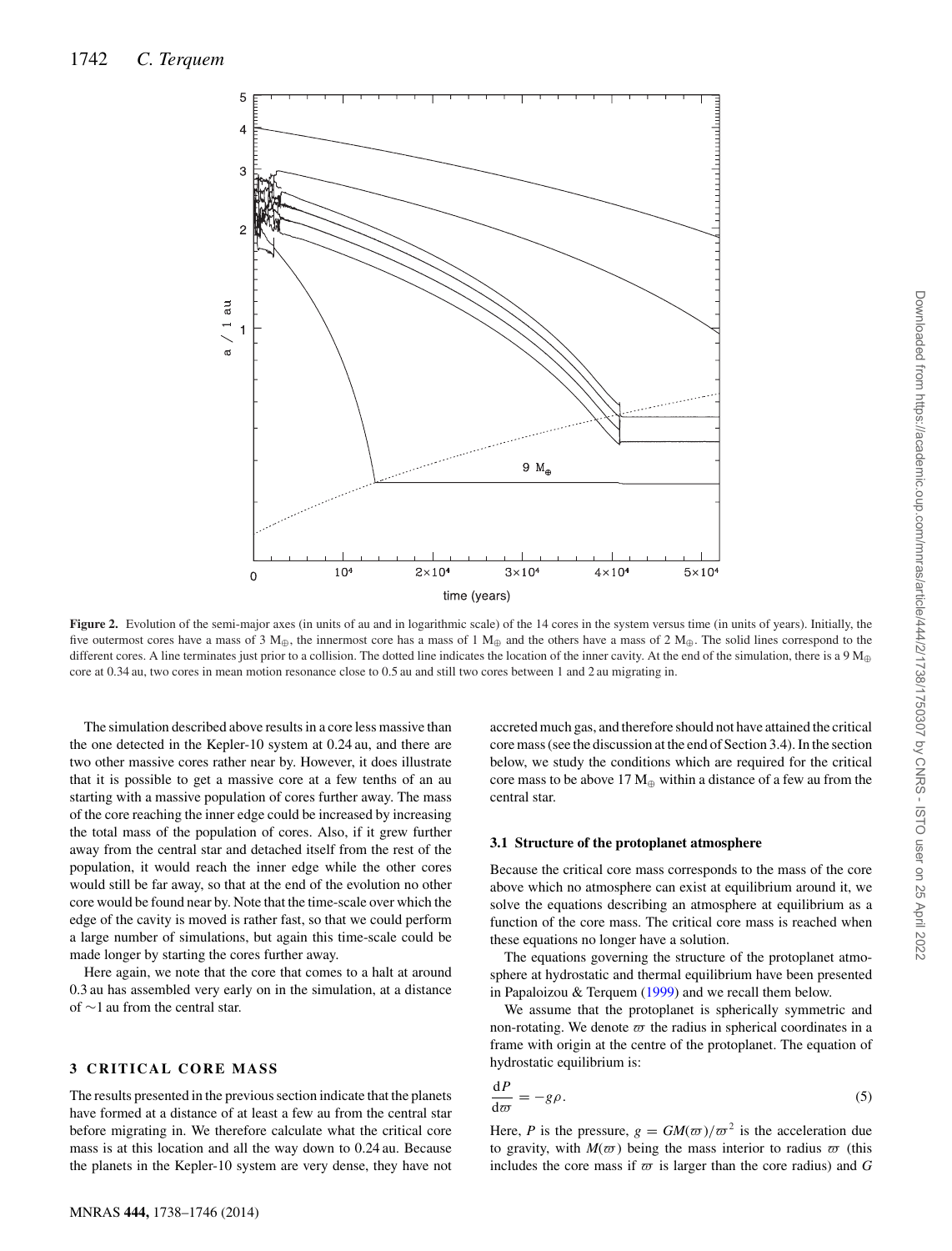is the gravitational constant. The mass  $M(\varpi)$  is related to the mass density per unit volume  $\rho$  through:

$$
\frac{dM}{d\omega} = 4\pi\omega^2 \rho.
$$
\n(6)

We use the equation of state for a hydrogen and helium mixture given by Chabrier et al. (1992) for mass fractions of hydrogen and helium of 0.7 and 0.28, respectively. The luminosity  $L_{rad}$  that is transported by radiation through the atmosphere is related to the temperature gradient  $dT/d\omega$  through the standard equation of radiative transport:

$$
\frac{\mathrm{d}T}{\mathrm{d}\varpi} = \frac{-3\kappa\rho}{16\sigma T^3} \frac{L_{\text{rad}}}{4\pi\varpi^2},\tag{7}
$$

where  $\kappa$  is the opacity, which in general depends on both  $\rho$  and *T*, and  $\sigma$  is the Stefan–Boltzmann constant.

The total luminosity is transported by both radiation (in the outer parts of the atmosphere) and convection (in the inner parts). Here, the only energy source for the atmosphere that we consider comes from the planetesimals that are accreted by the protoplanet and release their gravitational energy as they collide with the surface of the core. The corresponding total core luminosity  $L_c$  is:

$$
L_{\rm c} = \frac{GM_{\rm c}\dot{M}_{\rm c}}{r_{\rm c}},\tag{8}
$$

where  $M_c$  and  $r_c$  are, respectively, the mass and the radius of the core, and  $M_c$  is the planetesimal accretion rate.

The radiative and adiabatic temperature gradients,  $\nabla_{rad}$  and  $\nabla_{ad}$ , are given by:

$$
\nabla_{\text{rad}} = \left(\frac{\partial \ln T}{\partial \ln P}\right)_{\text{rad}} = \frac{3\kappa L_c P}{64\pi \sigma G M T^4},\tag{9}
$$

and

$$
\nabla_{\text{ad}} = \left(\frac{\partial \ln T}{\partial \ln P}\right)_{s},\tag{10}
$$

where the subscript *s* indicates that the derivative has to be evaluated at constant entropy.

When  $\nabla_{rad} < \nabla_{ad}$ , there is stability to convection and therefore all the energy is transported by radiation, i.e.  $L_{rad} = L_c$ . In the regions where  $\nabla_{\text{rad}} > \nabla_{\text{ad}}$ , there is instability to convection and therefore part of the energy is transported by convection, i.e.  $L_c = L_{rad} + L_{conv}$ , where  $L_{\text{conv}}$  is the luminosity associated with convection. Using the mixing length theory (Cox & Giuli 1968), we obtain:

$$
L_{\text{conv}} = \pi \omega^2 C_p \Lambda_{\text{ml}}^2 \left[ \left( \frac{\partial T}{\partial \omega} \right)_s - \left( \frac{\partial T}{\partial \omega} \right) \right]^{3/2}
$$

$$
\times \sqrt{\frac{1}{2} \rho g \left| \left( \frac{\partial \rho}{\partial T} \right)_P \right|},\tag{11}
$$

where  $\Lambda_{\rm ml} = |\alpha_{\rm ml}P/(dP/d\varpi)|$  is the mixing length,  $\alpha_{\rm ml}$  being a constant of order unity,  $(\partial T/\partial \varpi)_s = \nabla_{\rm ad} T$  (d ln  $P/\rm{d}\varpi$ ), and the subscript *P* denotes evaluation at constant pressure. The different thermodynamic parameters needed in the above equation are given by Chabrier et al. (1992), and we fix  $\alpha_{ml} = 1$ .

#### **3.2 Boundary conditions**

As we solve the above equations for the three variables *P*, *M* and *T* as a function of  $\varpi$ , we need three boundary conditions.

We take for the mass density of the core  $\rho_c = 7$  g cm<sup>-3</sup>, which is approximately the value inferred for the 17  $M_{\oplus}$  planet in the Kepler-10 system (Dumusque et al. 2014).

We can then calculate the inner boundary of the atmosphere, which is equal to the core radius  $r_c$ , given by:

$$
r_{\rm c} = \left(\frac{3M_{\rm c}}{4\pi\rho_{\rm c}}\right)^{1/3}.\tag{12}
$$

The first boundary condition is that  $M(r_c) = M_c$ .

The outer boundary of the atmosphere is taken to be at the Roche lobe radius  $r<sub>L</sub>$  of the protoplanet, which is given by:

$$
r_{\rm L} = \frac{2}{3} \left( \frac{M_{\rm p}}{3M_{\star}} \right)^{1/3} r,\tag{13}
$$

where  $M_p = M_c + M_{atm}$  is the planet mass,  $M_{atm}$  being the mass of the atmosphere, and  $r$  is the orbital radius of the protoplanet in the disc.

We denote the disc mid-plane temperature, pressure and mass density at the distance *r* from the central star by  $T_m$ ,  $P_m$  and  $\rho_m$ , respectively.

At  $\omega = r_L$ , we have  $M(r_L) = M_p$  and the two boundary conditions  $P = P_m$  and *T* given by:

$$
T = \left(T_{\rm m}^4 + \frac{3\tau_{\rm L}L_{\rm c}}{16\pi\sigma r_{\rm L}^2}\right)^{1/4}.
$$
 (14)

This equation expresses the fact that the radiative flux at the surface of the protoplanet,  $\sigma T^4$ , is the sum of the radiative flux coming from the disc above the protoplanet,  $\sigma T_{\text{m}}^4$ , and the radiative flux coming from inside the protoplanet,  $3\tau_{\rm L}L_{\rm c}/(16\pi r_{\rm L}^2)$ . This latter term takes into account the fact that the luminosity escaping from the surface of the protoplanet,  $L_c$ , is radiated after passing through an additional optical depth  $\tau_L$  above the protoplanet atmosphere. In other words, *T* must be larger than  $T_m$  at  $\varpi = r_L$  for the luminosity to be radiated away from the protoplanet into the surrounding disc. We approximate  $\tau_L$  by:

$$
\tau_{\rm L} = \kappa \left( \rho_{\rm m}, T_{\rm m} \right) \rho_{\rm m} r_{\rm L}.
$$
\n(15)

As pointed out by Papaloizou & Terquem (1999), the structure of the atmosphere is sensitive to the value of *T* at  $\overline{\omega} = r_L$  only when a significant part of the envelope is convective. This occurs in the hot inner parts of the disc, below ∼0.1 au. Therefore, at the location of the 17  $M_{\oplus}$  in the Kepler-10 system and beyond, the critical core mass is not sensitive to the boundary condition given by equation (14).

#### **3.3 Kelvin–Helmholtz time-scale**

For a fixed  $\dot{M}_c$  and at a given radius *r*, there is a critical core mass  $M<sub>crit</sub>$  above which no solution to the above equations can be found. As long as  $M_c < M_{\text{crit}}$ , the energy lost by the envelope through radiation is compensated for by the gravitational energy which the planetesimals entering the atmosphere release when they collide with the surface of the core. The atmosphere is then in quasi-static and thermal equilibrium. However, when  $M_c > M_{\text{crit}}$ , the atmosphere can no longer be supported at equilibrium. It has to contract gravitationally to supply part of the energy which is radiated away. Rapid accretion of the gas in the surrounding nebula then occurs.

How fast this accretion process is depends on how fast the envelope can radiate away the energy which is produced by its gravitational collapse. This is given by the Kelvin–Helmholtz time-scale, which can be estimated as:

$$
t_{\rm KH} = \frac{|E_{\rm T}|}{L_{\rm c}},\tag{16}
$$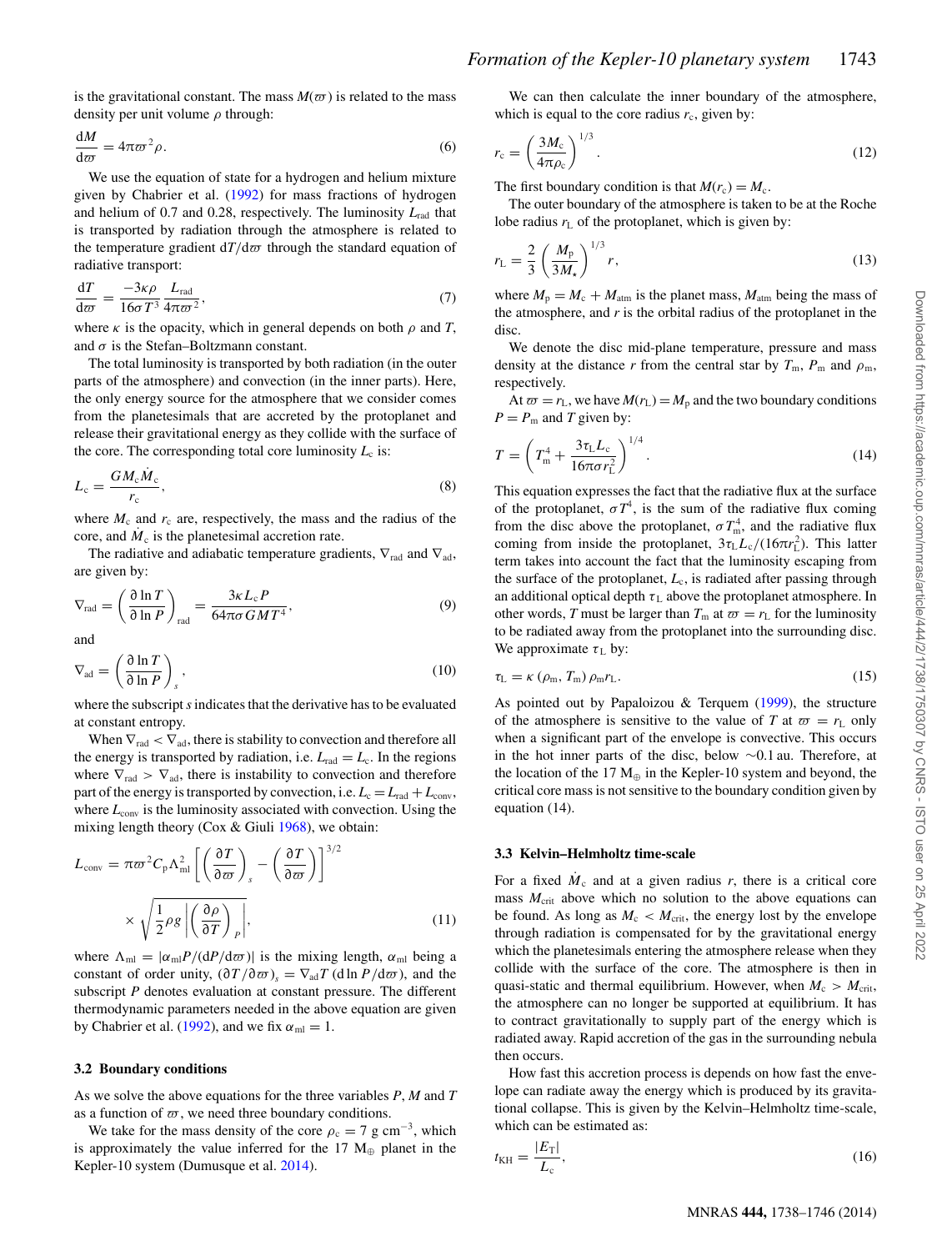where  $E_T$  is the total internal and gravitational energy of the gas in the atmosphere when the core reaches the critical mass. The luminosity that appears in equation (16) is  $L_c$  as this is roughly the luminosity of the core when it becomes critical.

#### **3.4 Calculations**

We compute the disc mid-plane temperature  $T_m$ , pressure  $P_m$  and mass density  $\rho_m$  assuming a standard steady-state  $\alpha$  disc model (see Papaloizou & Terquem 1999 for the details of the computation). Such a model is completely characterized by two parameters, which we take to be  $\alpha$  and the gas accretion rate  $M_{\text{gas}}$  through the disc.

For a particular disc model, at a fixed radius *r* in the disc, for a given core mass  $M_c$  and planetesimal accretion rate  $M_c$ , we solve equations (5), (6) and (7) with the boundary conditions described above to get the structure of the envelope. The opacity is taken from Bell  $&$  Lin (1994) and has contributions from dust grains, molecules, atoms and ions. The value of  $M_c$  above which the equations have no solution is the critical core mass  $M_{\rm crit}$ .

In Table 1, we give the values of  $M_{\text{crit}}$ ,  $M_{\text{p}} = M_{\text{crit}} + M_{\text{atm}}$  and of the Kelvin–Helmholtz time-scale  $t_{KH}$  for disc models with  $\dot{M}_{gas}$  =  $10^{-8}$  M<sub> $\odot$ </sub> yr<sup>-1</sup> and  $\alpha = 10^{-3}$  or  $10^{-2}$ , at the radii  $r = 0.24$  and 1 au in the disc, and for a planetesimal accretion rate  $\dot{M}_c = 10^{-7}$ ,  $10^{-6}$ or 10<sup>-5</sup> M<sub>⊕</sub> yr<sup>-1</sup>. By comparing  $M_p$  and  $M_{crit}$  we see that, when the core reaches the critical mass,  $M_p \simeq 1.5 M_{\text{crit}}$  (in agreement with Bodenheimer & Pollack 1986).

Fig. 3 shows  $M_{\text{crit}}$  and  $t_{\text{KH}}$  as a function of  $\dot{M}_{\text{c}}$  in the range  $10^{-6}$ –10<sup>-5</sup> M<sub>⊕</sub> yr<sup>-1</sup> at *r* = 0.24 and 1 au and for disc models with  $\dot{M}_{\rm gas} = 10^{-8} \,\rm M_{\odot} \, yr^{-1}$  and  $\alpha = 10^{-3} \text{ or } 10^{-2}$ .

As was already noted by Papaloizou & Terquem (1999),  $M_{\text{crit}}$  is essentially independent of *r* for *r* larger than about 0.1 au. This is because  $M_{\text{crit}}$  depends on the boundary conditions only when a large part of the envelope is convectively unstable, which happens only for the highest values of  $T_m$  and  $P_m$ , i.e. in the disc's inner parts. The values of  $M_{\text{crit}}$  beyond 1 au can therefore be taken as being roughly the same as at 1 au.

From Table 1 and Fig. 3, we see that  $\dot{M}_c$  has to be larger than 10<sup>-6</sup> M<sub>⊕</sub> yr<sup>-1</sup> for *M*<sub>crit</sub> to be larger than 17 M<sub>⊕</sub> beyond 0.24 au.

For such values of  $M_c$ , a 17  $M_\oplus$  core forming at a few au from the star and migrating in would not be expected to accrete a massive atmosphere of gas. However, the core could still accrete an envelope that would stay at equilibrium at its surface. The mass of an envelope at equilibrium on to a 17  $M_{\oplus}$  core depends on  $M_c$ . The largest value is attained when the core is very close to being critical, and in that situation  $M_p = M_{\text{crit}} + M_{\text{atm}} \simeq 1.5 M_{\text{crit}}$ , which gives  $M_{\text{atm}} = 8.5 M_{\oplus}$ . From Table 1, we see that a 17  $M_{\oplus}$  core is close to being critical if  $\dot{M}_c = 10^{-6}$  M<sub>⊕</sub> yr<sup>-1</sup>, and the corresponding Kelvin–Helmholtz time-scale is  $t_{\text{KH}} \simeq 10^6$  yr at  $r \geq 0.24$  au. If  $M_c = 10^{-5}$  M<sub>⊕</sub> yr<sup>-1</sup>, we calculate that the mass of the atmosphere at equilibrium on to a 17 M<sub>⊕</sub> core is much smaller, being  $M_{\text{atm}} \simeq 1 \text{ M}_{\oplus}$ , and for such an atmosphere  $t_{\text{KH}} \simeq 2 \times 10^4$  yr at  $r \geq 0.24$  au in a disc with either  $\alpha = 10^{-2}$  or  $\alpha = 10^{-3}$ .

Therefore, if  $\dot{M}_c = 10^{-6}$  M<sub>⊕</sub> yr<sup>-1</sup>, as the Kelvin–Helmholtz time-scale is much longer than the migration time-scale, the core may not have had time to accrete the 8.5  $M_{\oplus}$  of gas that could be supported at equilibrium before it reached the disc's inner cavity. In contrast, if  $\dot{M}_c = 10^{-5} M_{\oplus} yr^{-1}$ , the Kelvin–Helmholtz time-scale is much shorter than the migration time-scale, so the core can accrete the whole atmosphere that can be supported at equilibrium, but that would only be about 1  $M_{\oplus}$ . Therefore, in both cases, we may expect an atmosphere at most on the order of an Earth mass on top of the core.

As this atmosphere is not detected today, it has been stripped away. Let us first show that Jean's escape at 0.24 au from the central star cannot account for the disappearance of the atmosphere. The escape velocity from a core with mass  $M_c$  and radius  $r_c$  is  $v_{\text{esc}} = (2 \text{ GM}_c/r_c)^{1/2}$ . With  $M_c = 17 \text{ M}_\oplus$  and  $r_c$  given by equation (12), in which we take  $\rho_c = 7$  g cm<sup>-3</sup>, we obtain  $v_{esc} \simeq$  $3 \times 10^4$  m s<sup>-1</sup>. As the luminosity of the star in the Kepler-10 system is similar to that of the Sun, the temperature of the planet atmosphere due to stellar irradiation, after the disc has disappeared, is  $T = [L_{\odot}/(4\pi\sigma r^2)]^{1/4}$ , where *r* is the distance between the star and the planet. As this assumes that the atmosphere behaves like a blackbody, the derived temperature is only a crude estimate. At  $r = 0.24$  au, we obtain  $T \approx 574$  K. This gives the thermal velocity of a hydrogen molecule,  $v_{\text{th}} = (kT/m_{\text{p}})^{1/2} \approx 2 \times 10^3 \text{ m s}^{-1}$ , where *k* is

**Table 1.** Critical core mass and Kelvin–Helmholtz time-scale.

| $\alpha$  | r<br>(au) | $T_{\rm m}$<br>(K) | $P_{\rm m}$<br>(erg cm <sup><math>-3</math></sup> ) | $\dot{M}_c$<br>$(M_{\oplus} yr^{-1})$ | $M_{\rm crit}$<br>$(M_{\oplus})$ | $M_{\rm p}$<br>$(M_{\oplus})$ | $t_{\rm KH}$<br>$(10^6 \text{ yr})$ |
|-----------|-----------|--------------------|-----------------------------------------------------|---------------------------------------|----------------------------------|-------------------------------|-------------------------------------|
| $10^{-2}$ | 0.24      | 1001.1             | 41.0                                                | $10^{-5}$                             | 25.8                             | 38.9                          | 0.16                                |
|           |           |                    |                                                     | $10^{-6}$                             | 18.4                             | 27.4                          | 1.3                                 |
|           |           |                    |                                                     | $10^{-7}$                             | 13.1                             | 19.5                          | 11.0                                |
|           | 1         | 273.0              | 1.1                                                 | $10^{-5}$                             | 24.3                             | 36.3                          | 0.13                                |
|           |           |                    |                                                     | $10^{-6}$                             | 16.7                             | 24.6                          | 0.96                                |
|           |           |                    |                                                     | $10^{-7}$                             | 11.2                             | 16.6                          | 7.1                                 |
| $10^{-3}$ | 0.24      | 1180.8             | 359.8                                               | $10^{-5}$                             | 24.6                             | 36.2                          | 0.14                                |
|           |           |                    |                                                     | $10^{-6}$                             | 17.5                             | 26.4                          | 1.2                                 |
|           |           |                    |                                                     | $10^{-7}$                             | 12.5                             | 18.7                          | 9.9                                 |
|           | 1         | 480.7              | 8.5                                                 | $10^{-5}$                             | 23.9                             | 35.6                          | 0.12                                |
|           |           |                    |                                                     | $10^{-6}$                             | 16.6                             | 24.6                          | 0.95                                |
|           |           |                    |                                                     | $10^{-7}$                             | 11.4                             | 16.5                          | 7.3                                 |

Listed are the parameter  $\alpha$  used in the disc models (Column 1), the orbital radius  $r$  of the core in au (Column 2), the disc mid-plane temperature in K (Column 3) and pressure in erg cm<sup>-3</sup> (Column 4) at this radius, the planetesimal accretion rate on to the core  $\dot{M}_c$  in M<sub>⊕</sub> yr<sup>-1</sup> (Column 5), the critical core mass  $M_{\text{crit}}$  in M<sub>⊕</sub> (Column 6), the total mass of the planet  $M_p = M_{\text{crit}} + M_{\text{atm}}$  in  $M_{\oplus}$  (Column 7) and the Kelvin-Helmholtz time-scale  $t_{KH}$  in Myr for a core with the critical mass (Column 8).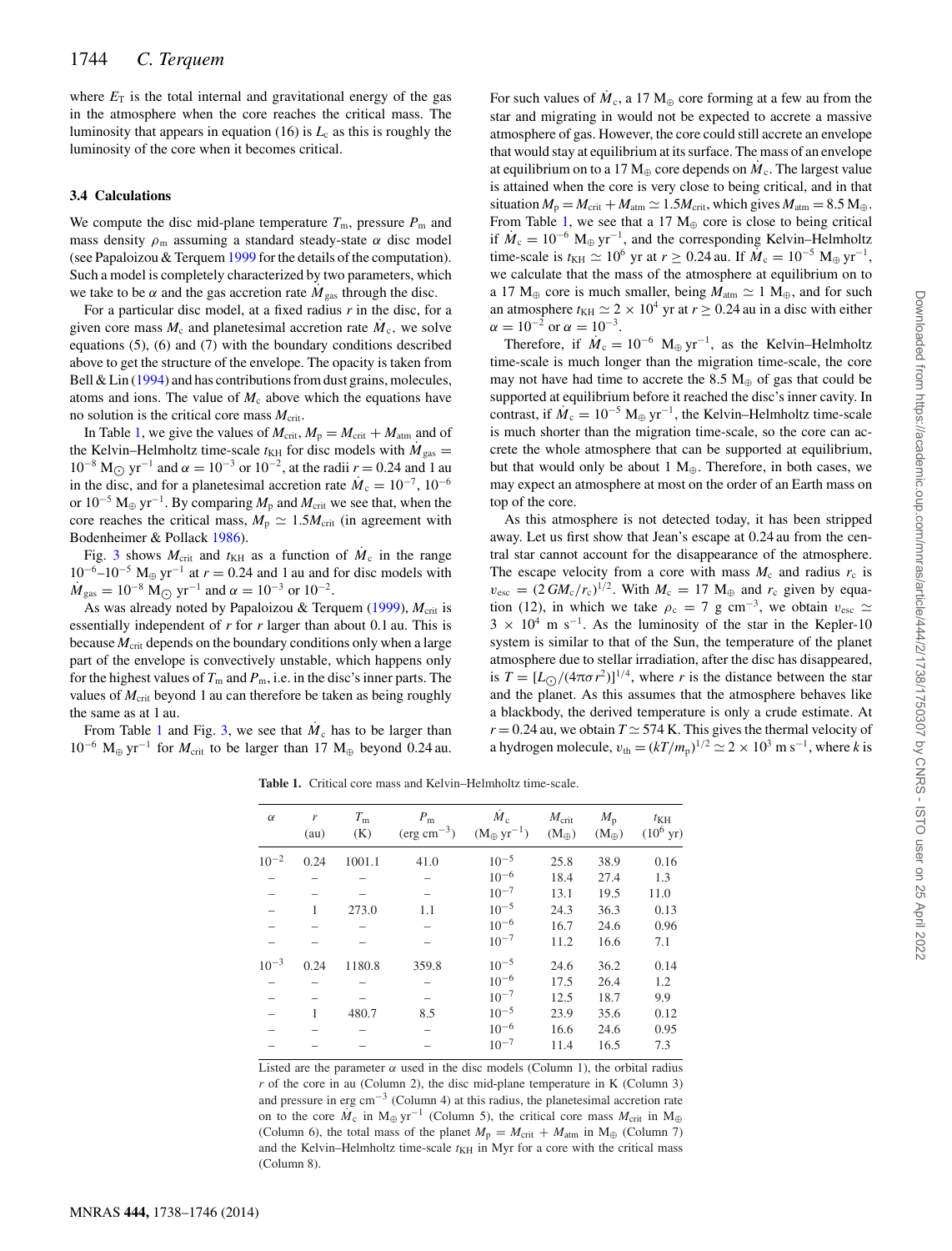

**Figure 3.** Critical core mass  $M_{\rm crit}$  in units of M<sub>⊕</sub> (upper panels) and Kelvin–Helmholtz time-scale  $t_{\rm KH}$  in units of 10<sup>6</sup> yr for a core with the critical mass (lower panels) as a function of the planetesimal accretion rate on to the core  $\dot{M}_c$  in  $M_{\oplus}$  yr<sup>-1</sup> at  $r = 1$  au (solid lines) and  $r = 0.24$  au (dotted lines) for a disc model with  $\alpha = 10^{-2}$  (left panels) and  $10^{-3}$  (right panels). The values of  $M_{\text{crit}}$  beyond 1 au are roughly the same as at 1 au.

the Boltzmann constant and  $m_p$  is the mass of the proton. As  $v_{\text{th}}$  is an order of magnitude smaller than  $v_{\text{esc}}$ , Jean's escape cannot have operated for the 17  $M$ <sub>⊕</sub> core at 0.24 au. An alternative for stripping away the atmosphere would be stellar wind (as has been proposed for Mars), giant impacts or planetesimal accretion (see Schlichting, Sari & Yalinewich 2014, and references therein) or mass loss due to the stellar XUV flux (Rogers et al. 2011).

In the above discussion, we have assumed that the mass of the planet had to be smaller than the critical core mass for a large quantity of gas not to be accreted. In principle though, the planet could be more massive than the critical mass if the Kelvin–Helmholtz timescale were longer than the migration time-scale. The planet would then reach the disc inner edge and lose contact with the disc before a significant amount of gas could be accreted. We now briefly show that this actually cannot be achieved. If the planetesimal accretion rate were  $\dot{M}_c = 10^{-7} M_{\oplus} yr^{-1}$ , the critical core mass at 1 au would be about 11  $M_{\oplus}$ . The Kelvin–Helmholtz time-scale on to a core reaching that mass being  $\sim$ 7 × 10<sup>6</sup> yr, such a core would enter the disc inner cavity without having accreted a significant amount of gas. However, in the case of the Kepler-10 system, the core would have to grow up to 17  $M_{\oplus}$  before reaching the disc inner edge. A core of that mass embedded in a disc with  $\dot{M}_c = 10^{-7} M_{\oplus} yr^{-1}$  has an atmosphere which cannot be at equilibrium, and which therefore is detached from the Roche lobe. Papaloizou & Nelson (2005) have computed the evolution of a core embedded in a disc and which atmosphere is detached from the Roche lobe. They found that such a protoplanet can accrete gas at any rate that may be supplied by the disc without expansion. Therefore, for typical gas accretion rates, a significant atmosphere would be accreted on to the core before it entered the disc inner cavity.

#### **4 SUMMARY AND DISCUSSION**

The simulations we have performed indicate that the planets in a system like Kepler-10 have formed much further away from the central star than the location at which they are detected today. They cannot have assembled through collisions and mergers of a population of low-mass cores with a total mass of 20  $M_{\oplus}$  migrating in. This is because the eccentricity damping time-scale is much shorter than the migration time-scale, so that the cores in such a population end up in a resonant chain rather than collide which each other until only two cores are left at 0.017 and 0.24 au.

Either (i) the planets grew all the way up by accreting planetesimals, or (ii) they grew through collisions among a population of cores. In the first case, they had to gain their mass on a time-scale shorter than the migration time-scale. In the second case, they had to grow fast enough that they would detach themselves from the population of remaining cores (which total mass had to be significantly larger than the mass of the two planets) and migrate in to the disc's inner edge faster than the other, less massive cores. By the time the other cores migrate in significantly, the inner edge of the disc has moved out, so that these cores are further away and cannot be detected. In this situation, the 3  $M_{\oplus}$  core would have formed earlier on and/or closer to the central star than the 17  $M_{\oplus}$ , so that the inner edge of the disc would have had time to move from 0.017 au to 0.24 au out in between their respective arrival in the disc's cavity.